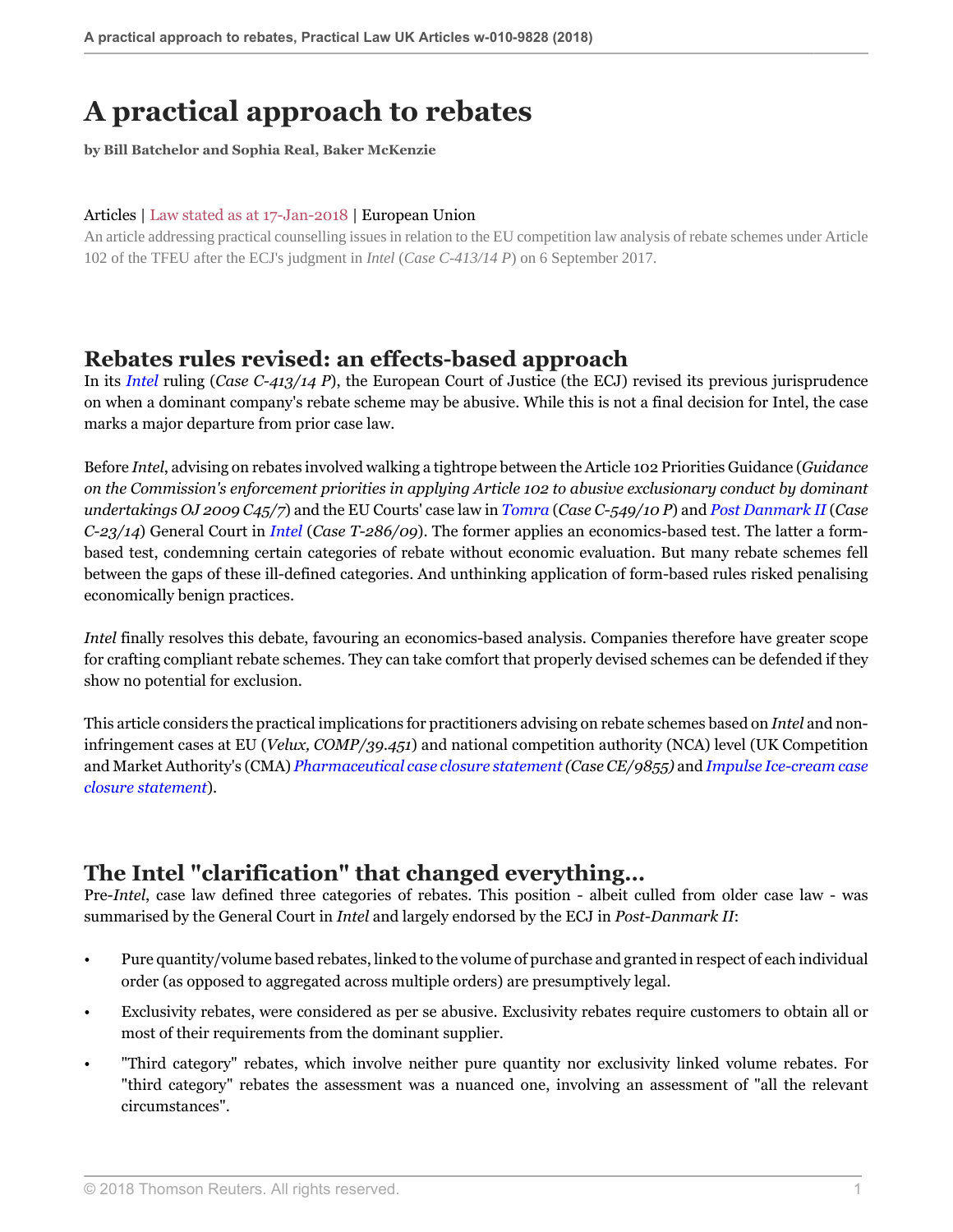The ECJ in *Intel* sweeps aside these categories. It notes that "not every exclusionary effect is necessarily detrimental to competition" (*paragraph 134*). With marked understatement, it conceded past cases may have condemned rebates *per se* when rewarding exclusivity or loyalty (*paragraph 137*), but stated this case law "must be further clarified". If the defendant puts forward reasons why its scheme is not capable of having exclusionary effects, then a full market analysis is required (*paragraphs 138 - 140*). That assessment must include:

- The extent of the undertaking's dominant position on the relevant market.
- The share of the market covered by the challenged practice.
- The conditions and arrangements for granting the rebates in question, their duration and their amount.
- The possible existence of a strategy aiming to exclude competitors that are at least as efficient as the dominant undertaking from the market (*paragraph 139*).

The *Intel* formulation thus foresees a two-step analysis. The authority may conclude a scheme is facially abusive. For example, it may reward exclusivity or stretch targets. But if the defendant puts forward a defence of no capability of foreclosure, supported by evidence, then the authority must examine whether foreclosure arises. As a practical matter defendants - in all but the most clear cut of cases - will put forward such a defence. The ECJ's "clarification" therefore shifts the case law from one of form-based assessment, to one of economic analysis.

Commission officials, post-*Intel*, have stated they do not believe *Intel* will change their assessment approach in practice, since in some cases they have already examined "as efficient" competitor type tests for foreclosure. They do, however, add the caveat that they consider *Intel* effectively changes the burden of proof, and they would expect the dominant firm to present "case-specific arguments based on concrete evidence" of no capability to foreclose that are "sufficiently serious and substantiated". The Commission would then evaluate this submission. By implication, therefore, absent evidence of non-exclusion from the defendant, the Commission may regard a facially abusive rebate scheme as proven to infringe Article 102 (see *[Speech by Johannes Laitenberger on the relationship between](http://uk.practicallaw.thomsonreuters.com/w-012-2325?originationContext=document&vr=3.0&rs=PLUK1.0&transitionType=DocumentItem&contextData=(sc.Default)) [accuracy and administrability in competition enforcement](http://uk.practicallaw.thomsonreuters.com/w-012-2325?originationContext=document&vr=3.0&rs=PLUK1.0&transitionType=DocumentItem&contextData=(sc.Default))*).

#### **Intel: Background**

Intel is an allegedly dominant supplier of central processing unit (CPU) chips for computers and servers.

According to the Commission's 2009 decision, Intel agreed with its main desktop customers that it would pay them substantial rebates in return for exclusivity or near exclusivity, amounting to between 80% and 100% of their needs. The rebate in some cases totalled hundreds of millions of dollars. Intel also paid additional amounts to these customers and to a PC retailer to (i) not stock competitor-chip-based PCs, (ii) delay the introduction of rival chips, and (iii) confine the competitor chips to non-strategic products.

The Commission adopted a twin track analysis of the rebates. It conducted a detailed economic analysis of the scheme finding that it was likely to exclude an "as efficient" competitor, applying the Priorities Guidance principles. It also found the conduct would be illegal under the old EU Court's case law that held exclusivity or loyalty rebates illegal (without any detailed economic analysis). It imposed a fine of EUR1.06 billion.

Intel appealed, arguing *inter alia* that the Commission had applied a flawed economic analysis of whether the rebates scheme would exclude rivals.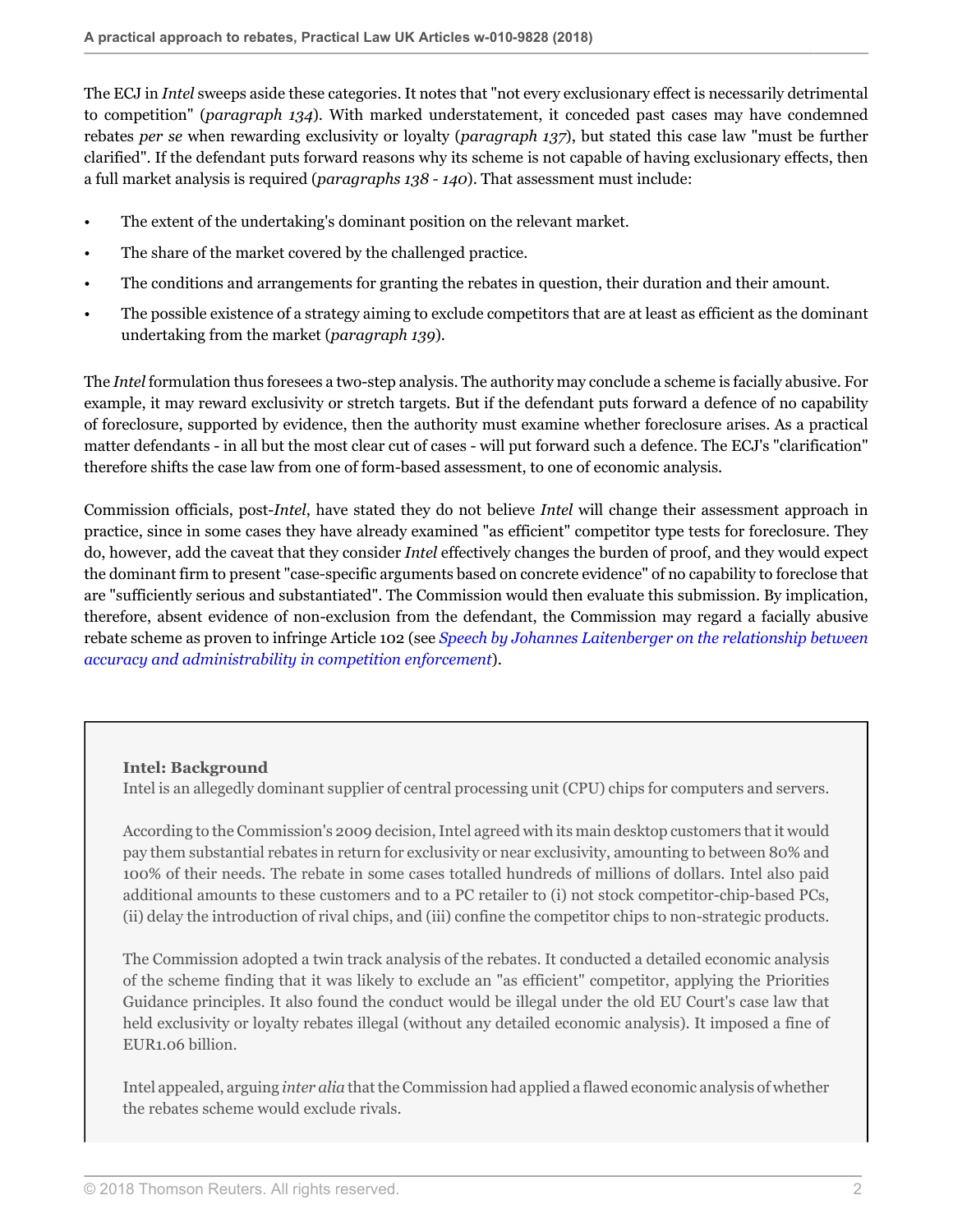At first instance, the General Court dismissed the appeal. The Commission did not have to conduct any economic analysis to demonstrate illegality, it held. It was sufficient to identify that rebates based on exclusivity or a very high percentage of needs were likely to be anti-competitive.

On appeal, the ECJ reversed, holding that if a defendant puts forward economic analysis showing nonforeclosure, it was incumbent upon the Commission, and in this case the General Court, to examine whether that analysis was correct. The ECJ remitted the case to the General Court to conduct this analysis .

# **The Priorities Guidance**

The *Intel* standard, in particular the fourth criterion, requires an analysis of whether a scheme may exclude an "as efficient competitor" (AEC). The ECJ's logic is that competition law should not protect inefficient companies, with, say, an inflated cost base, obsolete manufacturing or bad management. It is only if conduct excludes a company just as efficient as the dominant company that competition law should intervene (*paragraphs 133-134*):

"[I]t is in no way the purpose of Article 102 TFEU to prevent an undertaking from acquiring, on its own merits, the dominant position on a market. Nor does that provision seek to ensure that competitors less efficient than the undertaking with the dominant position should remain on the market" (*paragraph 133*).

The Priorities Guidance articulates how this analysis may be conducted. It sets out a test that assesses - in substance whether a small rival could match the same value of rebate (that is to say, one equally attractive to the customer) over its smaller volume of sales, and still sell profitably to that customer. The relevant measure of cost is not the rival's cost base, but the dominant supplier's. The question is whether the dominant supplier's rebate scheme excludes an "as efficient" competitor (*paragraph 25*).

The Priorities Guidance provides a four-step test for assessing this question:

- **STEP 1:** Assess the contestable share. "How much of a customer's purchase requirements can realistically be switched to a rival" (*paragraph 42*)?
- **STEP 2:** Calculate the effective price, spread over the contestable share, which must be offered by a competitor to match the value of the dominant company's rebate.

For example, a rival can realistically sell 20% of a customer's requirements for 100 units. The customer risks losing a 5% rebate from the dominant company over all 100 units. The effective price the rival must offer to compensate the customer for this loss is a 25% discount. Spreading the price of the five units (representing a 5% rebate lost from the dominant company) over the 20 units the rival will sell, represents an average discount of 25%. In other words, divide the lost dominant supplier rebate (5%) by the contestable share (20%) to get the effective price  $(5/20 = 25\%$  discount).

- **STEP 3:** Identify the relevant costs (*see [Relevant costs](#page-3-0), below*).
- **STEP 4:** Identify whether the effective price is below cost.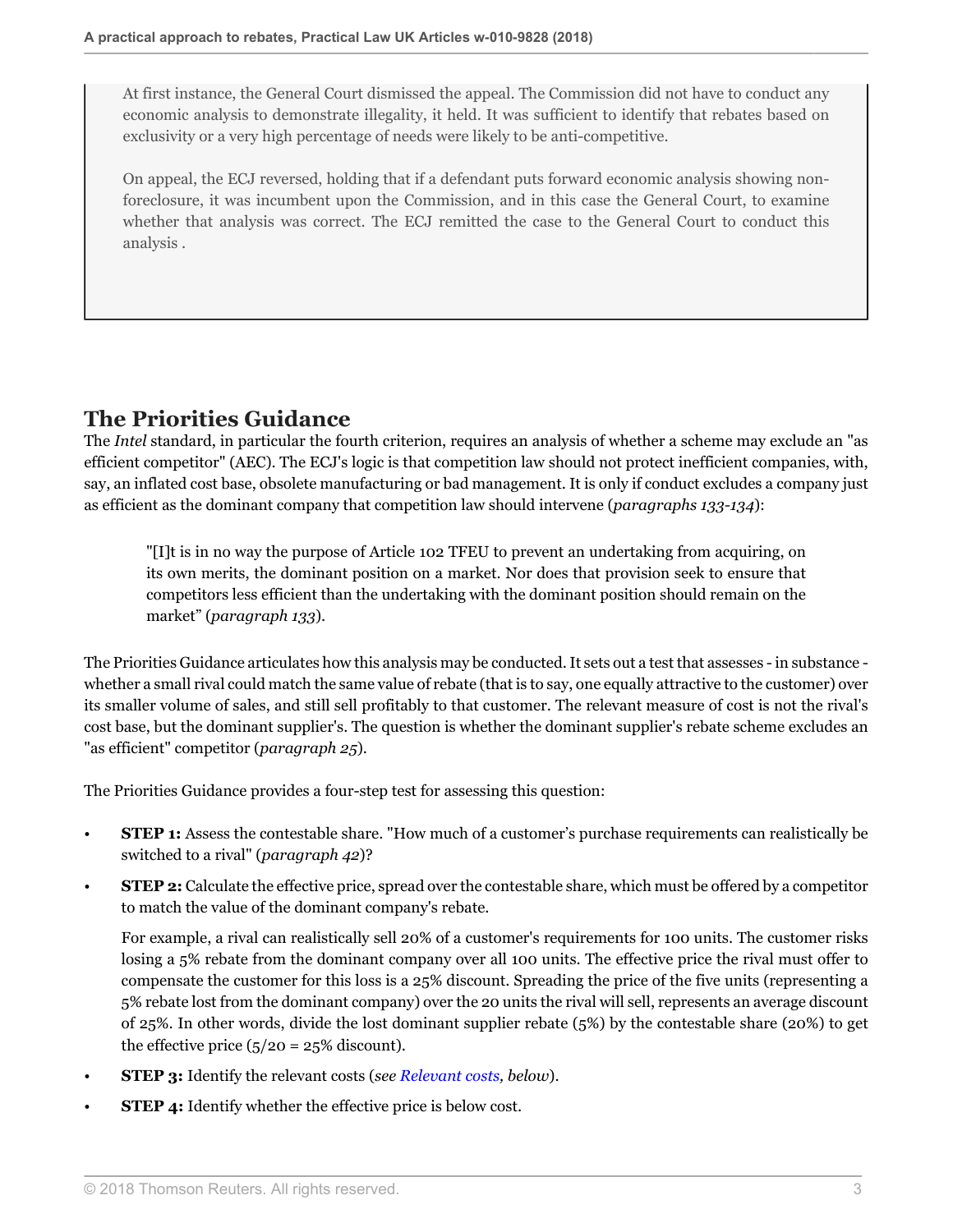If the outcome of this test suggests that the effective price is lower than the costs identified in step 3, then potentially illegal foreclosure may arise.

Similarly, the additional criteria in the Priorities Guidance, echoing *Intel*, requires an assessment of the degree of market power of the dominant company, barriers to entry or economies of scale, the position of competitors and market coverage of the practice (*paragraph 20*).

#### <span id="page-3-0"></span>**Relevant costs**

The cost benchmarks that the European Commission is likely to use are average avoidable cost (AAC) and long-run average incremental cost (LRAIC).

AAC is the average of the costs that could have been avoided if the company had not produced a discrete amount of (extra) output, in this case the amount allegedly the subject of abusive conduct.

LRAIC is the average of all the (variable and fixed) costs that a company incurs to produce a particular product.

AAC is specific to each unit (such as raw materials, energy and packaging), while LRAIC is specific to each line of production (the AAC of each unit plus the other costs, such as labour, production equipment, storage and distribution infrastructure, directly involved in producing the relevant product).

Generally speaking, the scheme will be legal if effective price is above LRAIC, while the scheme will be illegal if the effective price is below AAC. Between LRAIC and AAC a fact-specific assessment is necessary.

# **Distilling advice from recent non-infringement decisions**

Non-infringement decisions are rare in rebates cases. But they are very valuable for counselling practice. They present practical examples of the right approach, which is more helpful than non-fact specific guidance or cases based on extreme facts like *Intel* or *Post Danmark II*.

#### **Velux**

Velux, a Danish roof window manufacturer, offered conditional incremental rebates, varying from country to country for a period of six months. The maximum rebate was 5%, applied in small increments of 0.2% to 0.5%. The scheme was "incremental" in the sense that customers earned rebate only on units purchased above a particular threshold. It did not "roll back" retroactively to the first unit purchased. The Commission found the highest rebate would still be likely to allow Velux to cover its incremental costs.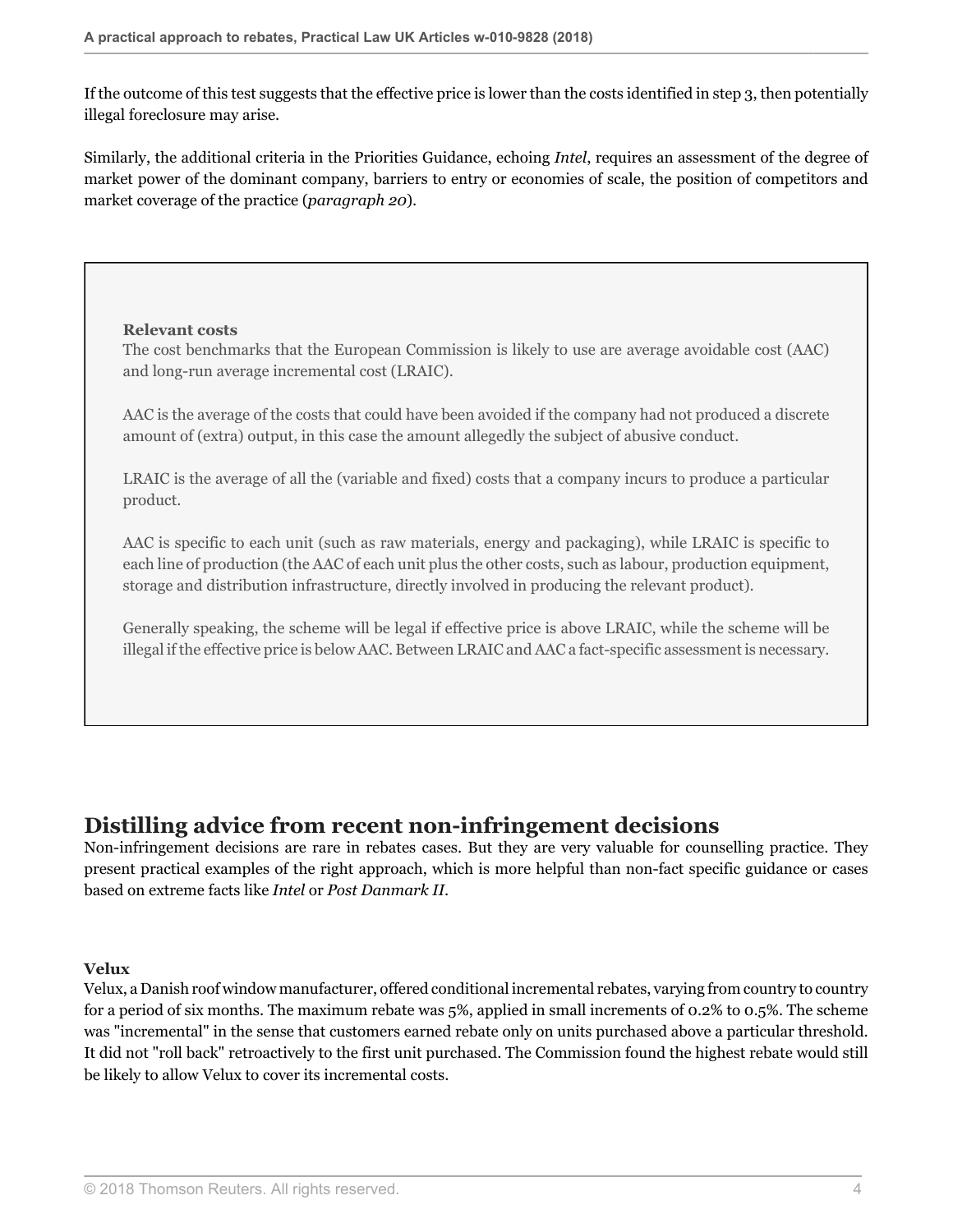The Velux rebate scheme was based on incremental rebates. But two DG COMP officials, writing in a personal capacity, take the analysis a step further in a highly instructive Competition Policy Newsletter (*see ["The Velux case](http://ec.europa.eu/competition/publications/cpn/2009_2_10.pdf) [– an in-depth look at rebates and more"](http://ec.europa.eu/competition/publications/cpn/2009_2_10.pdf)*, *Svend Albaek and Adina Claici and box: [The Velux maths explained](#page-4-0)*, *below*). In the newsletter, they hypothesise what the outcome might have been had the rebate been retroactive. They take the minimum likely order size from a builders' merchant as a conservative proxy for contestable share. They then calculate the "effective price" a Velux rival would have to offer to compensate the customer for switching this contestable share. In conclusion, they determined that the effective price would be approximately 10% less than list price, and hypothesise that this is likely to be a discount a Velux rival is able to afford without going below the relevant measure of cost.

#### <span id="page-4-0"></span>**The Velux maths explained**

The officials hypothesise that each tranche in the scheme represented 100 units, with each unit costing EUR100. They further assume that Velux is such a strong brand that builders' merchants will source at least 90% of demand from Velux, even in the absence of any rebate. For an average builders' merchant buying, say, 1,000 units, it would source 10% of that volume (or 100 units) from competing suppliers.

This seems inherently plausible. Dealing in volumes of 100 units is likely to be achievable for both merchant and a rival window supplier. These 100 units, therefore, represent the "contestable share" of the merchant's requirements.

Due to the stepped nature of the rebate scheme, the merchant could source 10% from a competitor and still receive the full 4.5% retroactive discount on units 1-900 from Velux. Nevertheless, he would lose the 5% discount for units 901-1,000 (100 units @ EUR100 per unit multiplied by 5% is EUR500) and the additional 0.5% discount for units 1-900 (900 units at EUR100 per unit multiplied by 0.5% is EUR450) that he would have received had he reached the final tranche, meaning a total loss of EUR950. The rival would have to compensate for this loss by offering a discount with an aggregate value of EUR950 on the value of the 100 units (EUR10,000 at list price of EUR100 per piece). EUR10,000 less EUR950 is a 9.5% discount. In other words, the effective rebate applied to the 100 unit "contestable share" is 9.5%. The "effective price" is therefore - at maximum - EUR90.5.

If Velux's margins (that is list price less relevant measure of cost) can accommodate a discount of 9.5% then this programme would not foreclose an as efficient competitor.

Velux has useful counselling points. First, incremental programmes (paying the rebate only on units purchased after achieving the target, but not "retroactively" on all units) present fewer compliance concerns. The only question is whether the post-threshold units are priced below the appropriate cost measure. If above cost, then the scheme is likely to be legal. So when counselling on rebate schemes, an easy way to defuse a possible problematic "retroactive" scheme is to convert it to an incremental one.

Second, even if rebates are paid retroactively, the compliance risk can be mitigated if the difference between the level of rebate offered at each tier is a very low (say, increments of 0.5%). The aggressiveness of the scheme is defused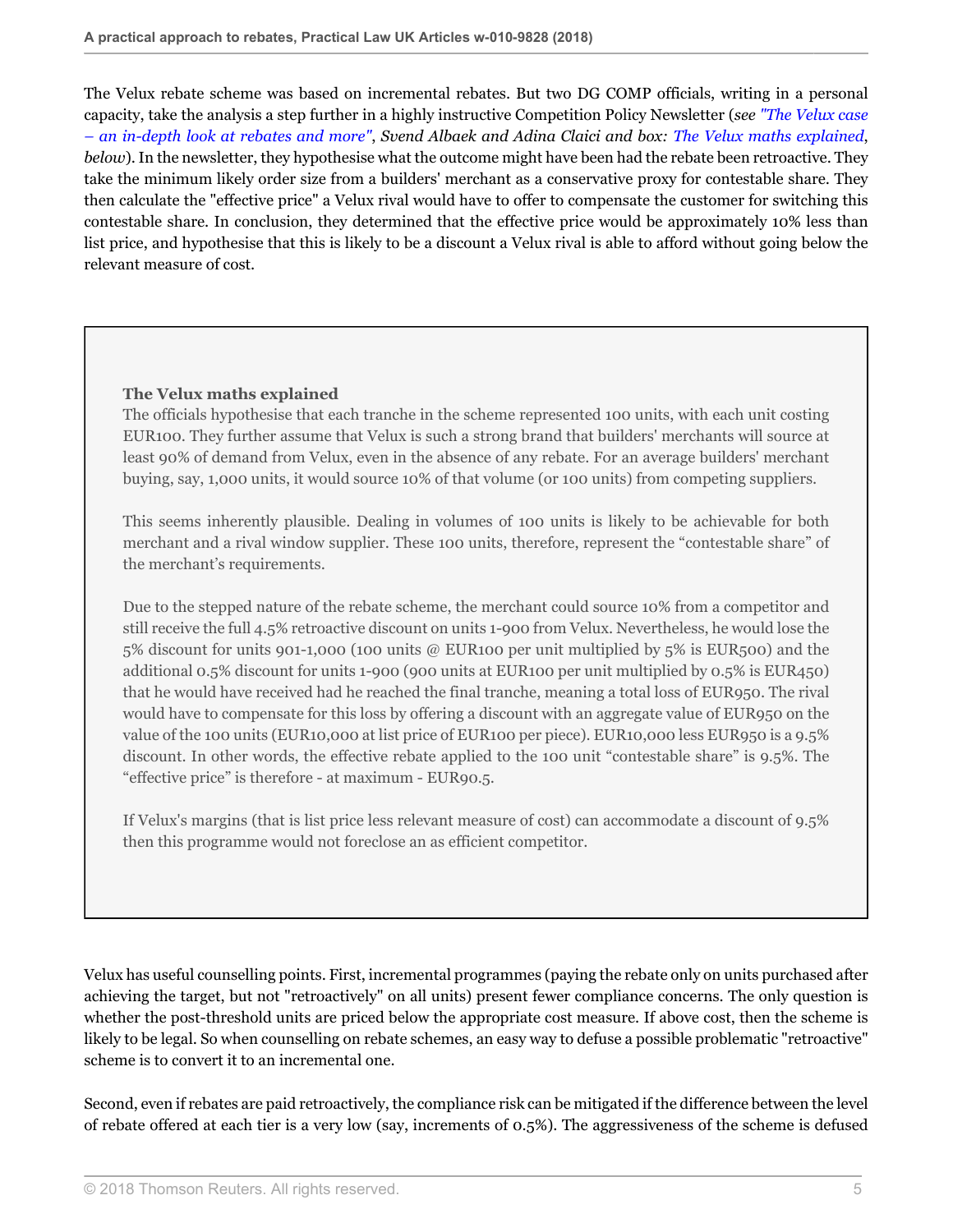over multiple steps. The customer does not risk losing the entire rebate, but only the rebate applicable to the next available tranche.

Third, it may be possible to find an easy rule of thumb for size of contestable share by considering the likely minimum order for the products.

Where the rebate increments are low and unlikely to go below cost over the relevant contestable share (or a conservative proxy for such a share) then the scheme is unlikely to foreclose. By contrast, one-shot retroactive rebate schemes quickly become unmatchable for smaller rivals. Even quite a modest percentage rebate - say 5% - quickly becomes foreclosing over a small contestable share. For example, if the rebate is 5% and only 5% share of the market is contestable, the dominant supplier's effective price over the contestable share  $(5\%/5\% = 100\%$  discount) is so high that a rival must offer the product for free to contest the rebate. See further *box: [The Intel rebate scheme allegedly](#page-5-0) [required AMD to pay customers to take products](#page-5-0)*

The Commission's Velux investigation was closed in 2009 without penalty.

<span id="page-5-0"></span>**The Intel rebate scheme allegedly required AMD to pay customers to take products** The New York Attorney General in *Intel* alleged that the rebates offered by Intel had such a significant impact on its customer HP that Intel's rival, AMD, had to pay HP to take AMD products in place of Intel's:

"AMD will establish a fund of \$25M per quarter for the first three quarters of the agreement which HP can draw from as compensation for potential retaliatory acts from Intel. Such acts may include … the unusual loss of discounts or other market development funds from Intel as a result of execution of this agreement" (*Intel Complaint, paragraph. 159*).

#### **CMA pharmaceutical sector case closure statement**

In 2015, the CMA closed an investigation into a pharmaceutical company's rebate scheme on administrative priority grounds, finding that the scheme had a limited impact on consumer welfare.

The CMA stated that:

"In order to provide general guidance to businesses and their advisers, the CMA describes below some of the circumstances in which the provision of rebates or discounts by a dominant company may raise competition concerns."

Incremental rebates, the CMA stated, are unlikely to cause concern. The CMA offers a relatively narrow view of what a lawful incremental rebate comprises, being rebates that pass on cost savings to the customer from incremental volumes above a given threshold.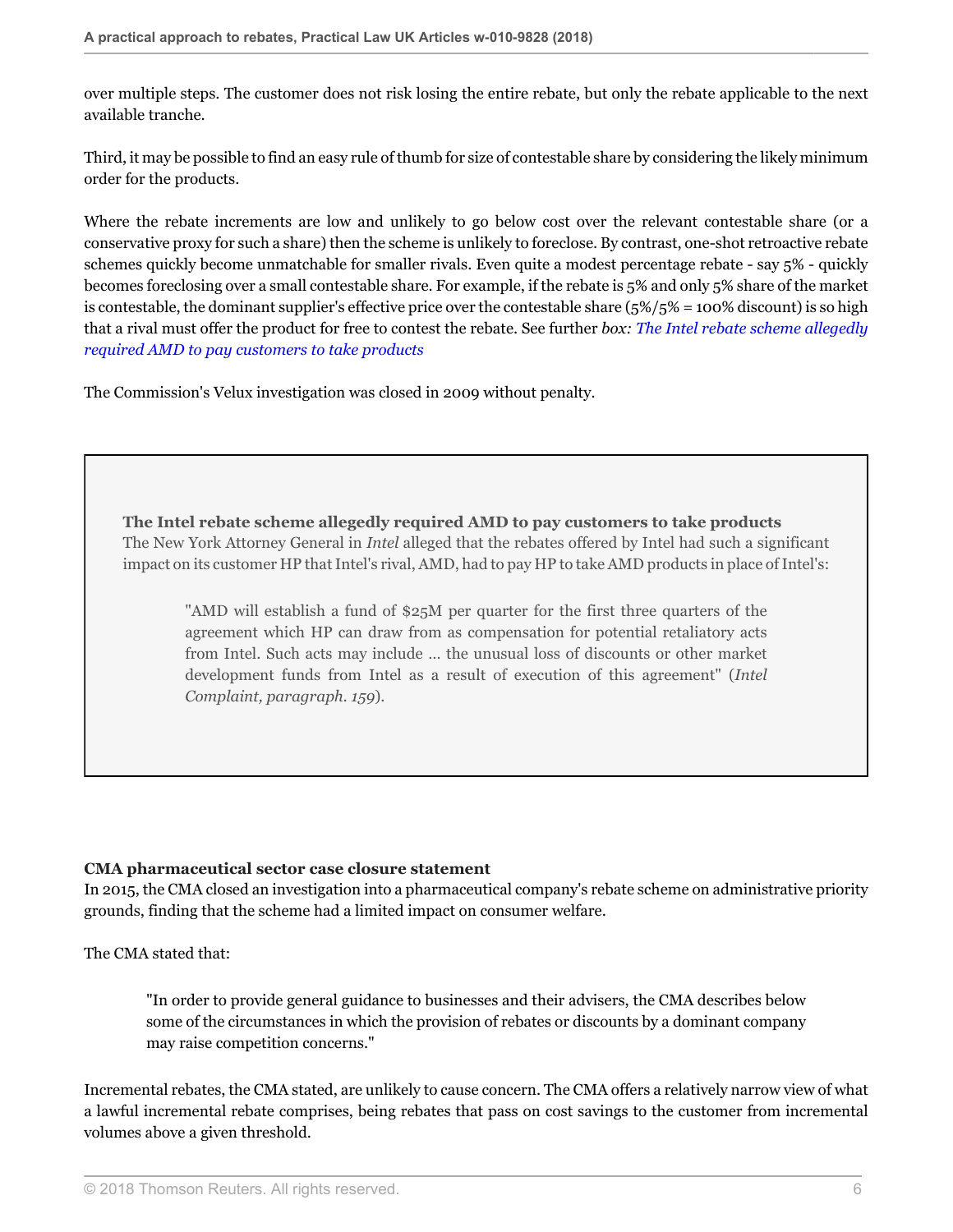Retroactive rebates, by contrast, leverages the dominant supplier's "assured base" into contestable demand. If the effective price a smaller rival must offer over the contestable share is below the dominant company's relevant measure of cost, then there was a risk of illegal foreclosure.

Conversely "as long as the effective price remains consistently above the long run average incremental cost (LRAIC) of the dominant company, this would normally allow an equally efficient competitor to compete profitably notwithstanding the rebate or discount. In such circumstances the CMA is likely to consider that the rebate or discount is normally not capable of foreclosing in an anti-competitive way." Where the effective price is between LRAIC and AAC, the CMA would consider whether other factors suggest illegal foreclosure.

The CMA's statement - for all that it is not law - is a useful explanation of the analytical framework it may apply when assessing rebate schemes depending on the specific circumstances of the case, and one which is consistent with the European Commission Priorities Guidance.

#### **Impulse Ice cream case closure statement**

On 10 August 2017, the CMA closed an investigation into a suspected abuse of dominant position by Unilever in the supply of single-wrapped impulse ice cream in the UK, on the basis that there were no grounds for action.

The focus of the investigation related to promotional deals offered by Unilever, under which it supplied to retailers impulse ice cream products free of charge or at a reduced price if they purchased a minimum number of singlewrapped impulse ice cream products from Unilever. For example, "buy 2 cases get 1 case free".

At the opening of the investigation, the CMA stated that it had reasonable grounds to suspect that Unilever's (that was supposed to enjoy a dominant position in the relevant market) promotional deals were likely to produce an exclusionary effect, by providing incentives to retailers to purchase a large proportion of their total requirements from Unilever with the likely effect of (nearly) filling retailers' freezers, and so of restricting competition in the supply of single-wrapped impulse ice cream products (*paragraph 4*).

The CMA continued that such exclusionary incentives would be more likely to arise to the extent that (*paragraph 4*):

- Unilever had an assured base of sales because of the strength of its branded products regarded by retailers as particularly important to stock (referred to as "must-have" or "non-contestable products") in its ice cream portfolio and its reservation of capacity in the freezers it supplies.
- Unilever's promotional deals included both Unilever's non-contestable and contestable products, and the rebates on Unilever's promotional deals effectively applied without distinction to retailers' purchases of both non-contestable products and contestable products.
- Retailers' freezer capacity for single-wrapped impulse ice cream was constrained.
- The promotional deals were made available to retailers during periods in which significant volumes of sales were made.

The CMA applied an effects-based approach concluding there was no reason to investigate the case. It held that exclusionary effects were unlikely to result from the large package offers. The structure and the availability of Unilever's promotional (i.e. the promotional offer was given in February or March, where ice cream consumption is typically low, and were available for just one month), taken together with the purchasing patterns of retailers (i.e. purchasing decisions made during winter and early spring were unlikely to affect purchasing decisions during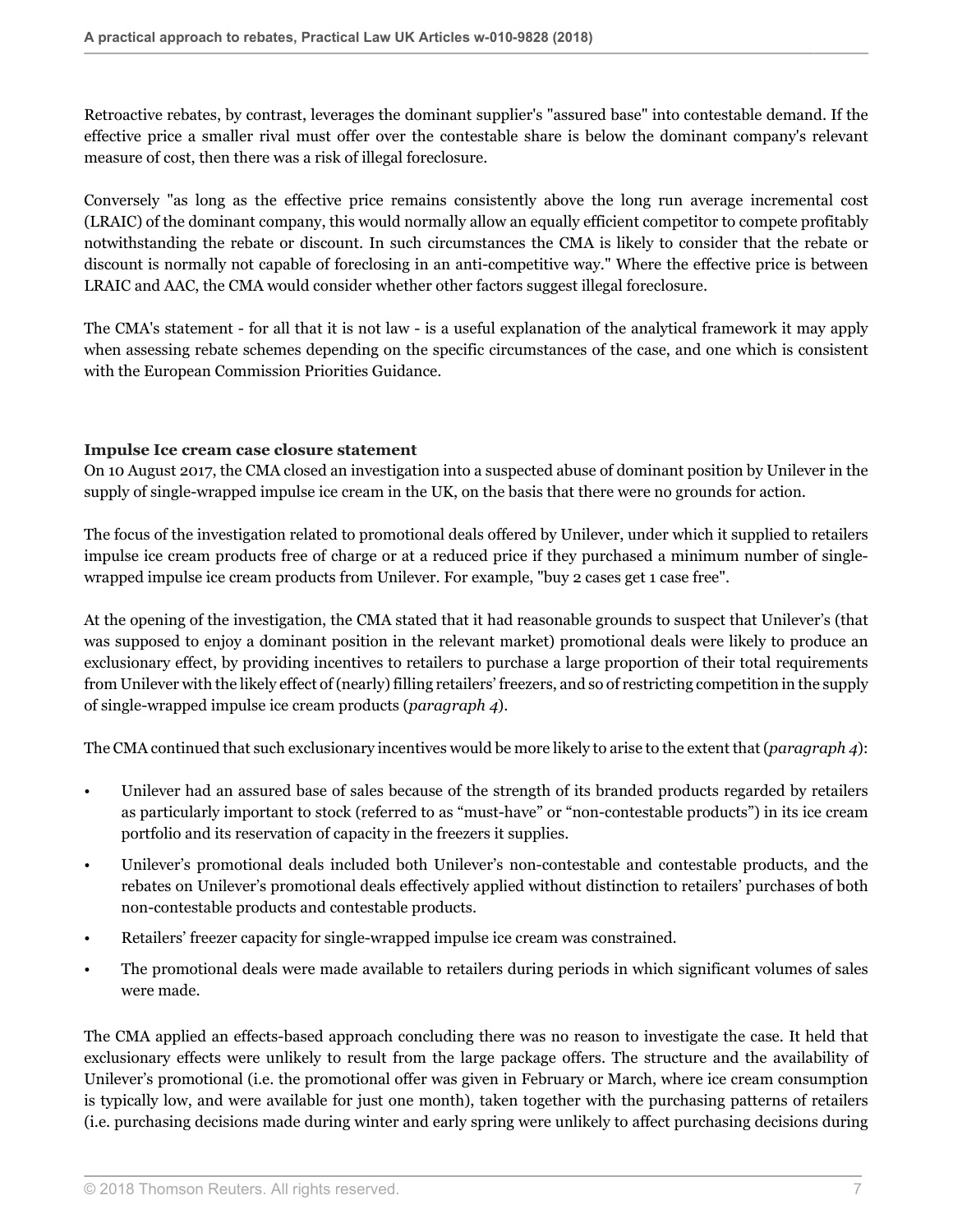the summer months), were such that Unilever's promotional deals were unlikely to have an exclusionary effect (*paragraphs 26-27*).

# **Practical problems in rebates counselling**

Though conceptually clear, the Priorities Guidance offers little by way of practical assistance to apply its rebates methodology. A number of questions commonly arise in practice.

#### **Is there a safe proxy for contestable share?**

The concept of "contestable share" - those units that a customer might switch to a smaller rival - can be hard to translate. What a plausible contestable share is will depend on the industry. For commodities, capacity constraints may be the only limitation on switching to a rival. The smaller rival may simply not have the capacity to produce enough for major customers. For consumer products, the marketing buzz around the leading brand may make that brand unavoidable. Retailers know consumers will expect to buy predominantly "brand X", so there will be limited shelf space to spare for brands "Y" and "Z". For intermediate products, the end product specification may require "brand A". So brands "B" and "C" may only have a chance of being purchased for new production runs, or new products, where the specification has yet to be settled.

But even after taking account of these considerations, the "contestable share" may be unclear. How to ascertain an unknowable - what a customer might buy from a rival "but for" the rebate - remains difficult. And since a small change in contestable share delivers very different results, it is important to use a suitably conservative threshold.

Sometimes actual data may be available. If the business has to justify the size of the rebate, the justification may include the volume of sales likely to be achieved with, and without, the rebate. The difference between the two figures must represent "contestable" units.

Absent actual data, proxies for contestable share must be used. The approach in *Velux* - a minimum plausible order size - is a good example.

Other proxies tend to be market share-based. After all, if the dominant company has, say, a 60% market share it is clear that - on average - 40% of demand has been contested by rivals. But assuming that the entire share would switch to a single rival is probably unrealistic (would each rival be able to serve the entire contestable amount?).

So, one approach is to take the second or third largest rival's share (as the largest competitor's share may be unrepresentative). If competitor shares are not available, another approach can be to divide the non-dominant market share by three. If the dominant supplier has, say, 60% share, then the remaining share (40%) divided by three (13.3%) may give a fair proxy for contestable share. Ultimately, if there is no clear proxy based on the data, using a very small percentage contestable share (say 5% of a customer's demand) allows the scheme to be tested based on a very low threshold.

In each case, erring on the side of caution enables the rebate scheme to be more easily defended. So choosing a safe proxy, one that has been road tested with the business and compared against actual data, where available, is essential.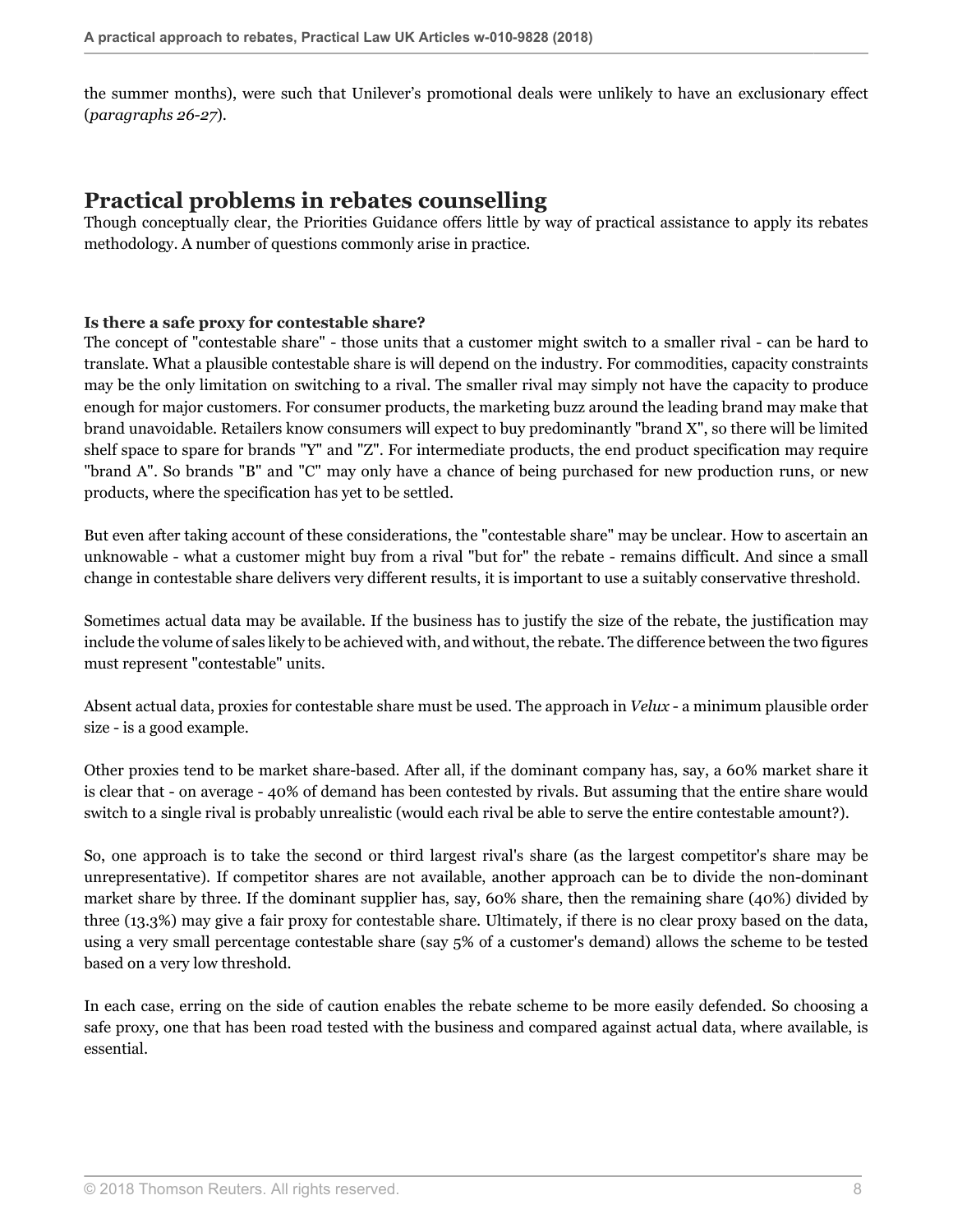#### **Tetra-Pak in China**

The methodology used by the EU Priorities Guidance has also been influential in shaping the approach of other authorities. On 16 November 2016, China's State Administration for Industry and Commerce (SAIC) imposed a penalty on Tetra-Pak for alleged abuse of dominance, including anti-competitive loyalty discounts. In its decision, the SAIC applied a test similar test to the Priorities Guidance.

The SAIC assessed the contestable share, finding that competitors could compete only for this portion of demand. Tetra Pak's loyalty rebate meant competitors could not offer an effective price to compete for the contestable share.

#### **Does Intel re-introduce de minimis?**

A further question is whether a dominant company can argue that, although facially exclusionary, its rebate programme affected only a very small proportion of demand, and so had a de minimis effect. Prior to *Intel*, the ECJ in *Post Danmark II* denied any de minimis defence in rebates cases:

"[F]ixing an appreciability (de minimis) threshold for the purposes of determining whether there is an abuse of a dominant position is not justified. That anticompetitive practice is, by its very nature, liable to give rise to not insignificant restrictions of competition, or even of eliminating competition on the market on which the undertaking concerned operates" (*paragraphs 72-74*).

Though not referring to *Post Danmark II*, the better view must be that *Intel* has now overruled this dictum. Intel requires foreclosure analysis assess the rebate scheme's market coverage. Implicitly, therefore de minimis market impact weighs against a finding of abuse.

Cases before national authorities and courts show a readiness, even before *Intel*, to apply a de minimis criterion. In *Impulse Ice Cream*, the CMA found:

"[A] review of data provided by wholesalers relating to the take-up by retailers of Unilever's Package Offers shows that sales through Unilever's Package Offers did not represent a very large proportion of Unilever's total sales. In particular, there appears to have been relatively limited take-up of the larger 12 or 18 case Package Offers in each calendar year in which they were made available during the Relevant Period. Over the season as a whole, take-up of the larger Package Offers was limited, accounting for [0-10]% of Unilever's sales in 2016" (*paragraph 31*)

Similarly, in In *[Streetmap v Google,](http://uk.practicallaw.thomsonreuters.com/3-623-0866?originationContext=document&vr=3.0&rs=PLUK1.0&transitionType=DocumentItem&contextData=(sc.Default))* the English High Court distinguished *Post Danmark II* to find de minimis applicable (*EWHC 253, Ch*). Streetmap claimed that Google abused its dominant position in online mapping services by bundling search results with maps. Mr Justice Roth took into account the fact that Google's behaviour had no appreciable effect in the market for online maps. He reasoned that Post Danmark II was applicable only where the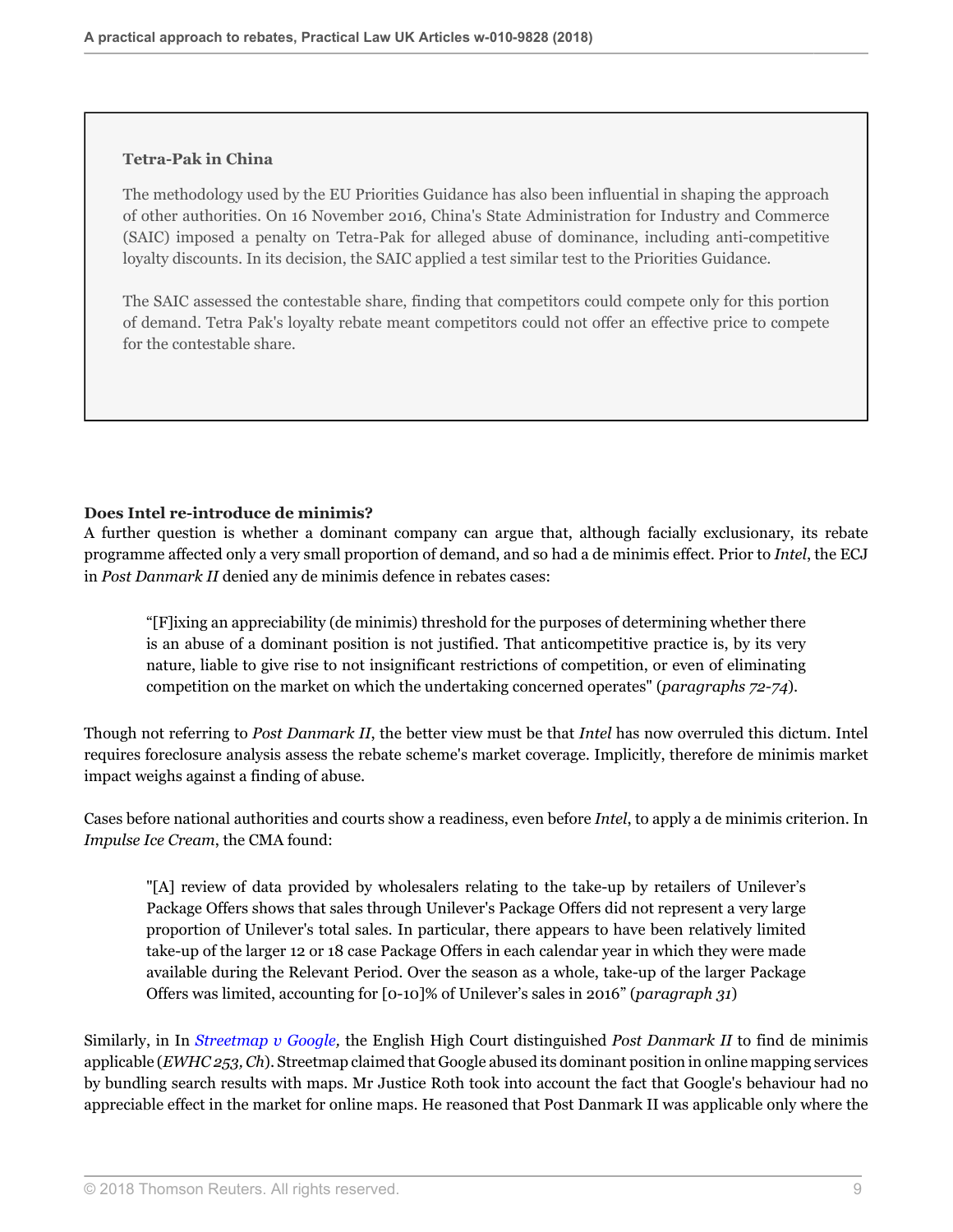allegedly abusive effects arise on the same market. Where the effect of the abuse is allegedly leveraged to a related, but non-dominant, market, the effect must be appreciable:

"I do not regard the pronouncements of the ECJ […] as precluding me from holding that where the likely effect relied on is on a non-dominated market, a de minimis threshold applies and that to constitute an abuse the effect must therefore be appreciable. […] It is axiomatic, as I remarked earlier, that competition by a dominant company is to be encouraged. Where  $-$  as here  $-$  its conduct is pro-competitive on the market where it is dominant, it would to my mind be perverse to find that it contravenes competition law because it may have a non-appreciable effect on a related market where competition is not otherwise weakened. Accordingly, I consider that in the circumstances of the present case a de minimis threshold applies. For Google's conduct at issue to constitute an abuse, it must be reasonably likely to have a serious or appreciable effect in the market for online maps" (*paragraphs 96-98*).

Accordingly, if a scheme affects one of hundreds of customers, then the likelihood of foreclosure is low. However, this analysis should not just be numeric, but also qualitative. A scheme that cherry picks the most attractive customers just as a rival seeks to enter or expand to become a major challenger, or that seeks to deny rivals a foothold in a flagship customer as a platform for future sales efforts, may still be exclusionary even if the number of affected customers is low.

#### **How can the Priorities Guidance be applied to multi-tier rebate schemes?**

The Priorities Guidance only considers a "one shot" rebate scheme. A single volume threshold is set (say 100,000 units) and a rebate granted (say 10%) if that threshold achieved. In practice, one shot volume thresholds are rare. Generally, the supplier offers a series of targets with a corresponding increase in percentage rebate attached (e.g. 7% for 70,000, 8% for 80,000, 9% for 90,000 and 10% for 100,000).

The *Velux* case explains how to analyse these types of scheme. They are essentially less likely to foreclose than oneshot rebate schemes, as the customer does not fear losing the entire rebate if it misses a target. Rather, it drops down to the next but one rebate threshold. So it still earns some rebate. The contestable share analysis need only be run on the amount foregone, not the entire rebate potentially earned.

In the above example, if the customer fails to hit the final threshold of 100,000, it earns instead 9% for the next lower threshold. The amount foregone (10-9 = 1%) divided by the contestable share (say 10% of demand) plus the rebate level for the next tier down (9%) gives an effective price reduction of  $(1\%/10\% + 9\%) = 19\%$ . If margins in this industry are likely to comfortably cover a 19% discount, then the scheme is unlikely to foreclose.

#### **How do you address multi-tier rebate schemes?**

The Priorities Guidance assumes a rebate covering a single product within a discrete economic market. The reality tends to be a rebate based on volume of "spend" of the customer across multiple economic markets within a particular business group/division of the supplier. *Post Danmark II* is a good example.

Customer "spend" between statutory monopoly small letter bulk mail and deregulated (greater than 50g) bulk mail as well as between geographies where the smaller rival was present (greater Copenhagen) and those where it was not (the rest of Denmark) were all subject to the rebate scheme. In addition, the supplier may only be dominant in some lines, which brings additional complexity.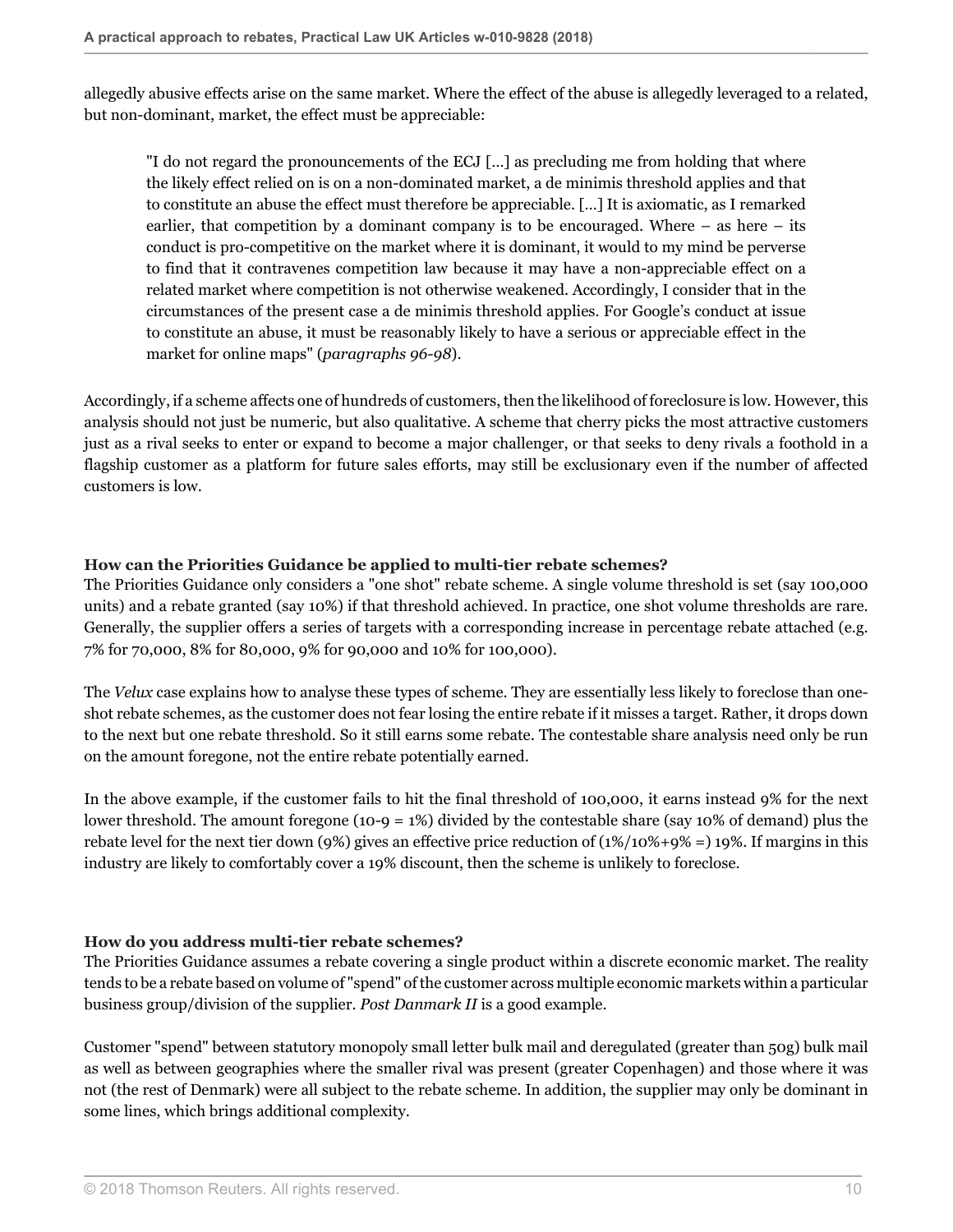Although the Priorities Guidance does not directly address volume-of-spend multi-product rebate schemes, similar principles should be applicable. These types of schemes require much greater caution in the calculation of the contestable share, since the dominant company's range of products (and as such, the assured base) will be higher than rivals selling only one or two products competing against the dominant company's portfolio. In providing advice in these fact patterns, a similar analysis applies to that which is set out in the Priorities Guidance, since the dominant product lines will indicate a substantial uncontestable share and standalone vendors will have difficulty selling against a portfolio vendor with at least one dominant line in the portfolio. Where the analysis shows foreclosure risks, the advice may simply be to cut the dominant products out of the scheme and/or to offer separate incentives on that product.

#### **The multi-product rebate problem**

The Priorities Guidance defines a multiproduct rebate as "mixed bundling, often referred to as a multiproduct rebate, the products are also made available separately, but the sum of the prices when sold separately is higher than the bundled price." A classic example of this would be "get EUR2 off when you buy shampoo and conditioner together".

The test applied is to work out whether incremental price (say, the conditioner price less the EUR2 discount) covers the incremental cost (the cost of the conditioner). It is not intuitively easy to apply this to schemes where there is no condition that more than one product be purchased to trigger the rebate. Rather, the condition is just a value target (say EUR100,000) which can be satisfied by buying any of the supplier's products. The customer could buy 100,000 of shampoo, or 100,000 of conditioner, or 50,000 of each, and it would still get the rebate.

The incremental price/cost test is difficult to apply for the same reason. There is no obvious tied product to apply it to, because it is unclear what is being "tied."

An alternative approach, working on the same basic principles as the Priorities Guidance, is to ask how much of the EUR100,000 spend is contestable for a monoproduct rival (bearing in mind that will be a very small amount when there is a dominant product covered by the scheme). Then the effective price can be worked out in the same way as a monoproduct retroactive rebate scheme.

- Bill Batchelor is a partner and Sophia Real a senior associate in Baker Mckenzie's European & Competition Law Practice, Brussels.
- This article is based on materials discussed at the Concurrences' Roundtable on 17 March 2016 in Brussels and updated after the Intel decision on 6 September 2017. The panellists comprised Svend Albaek, Deputy Chief Economist, DG Competition, Lourenco Ventura, Assistant Legal Director, Competition and Markets Authority and Emmanuel Frot, Director of Microeconomix and Bill Batchelor. This article has been further updated to reflect the comments of Johannes Laitenberger, Director-General of Competition at the European Commission at the CRA Conference in Brussels on 12 December 2017. This article does not represent the views of any individual speaker or the organisation to which they belong.